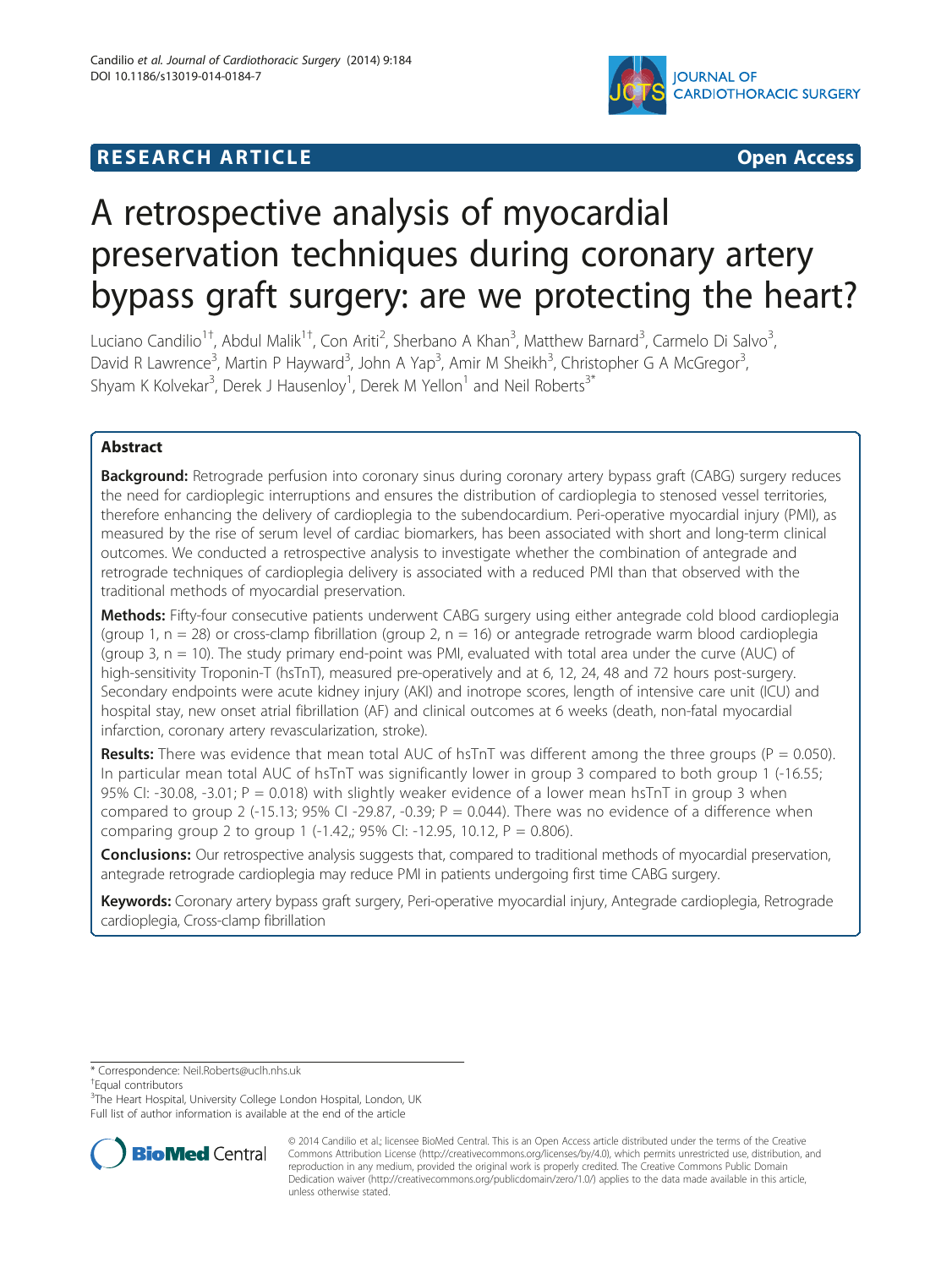#### Background

The prompt delivery of cardioplegic solution to all regions of the heart during cardiac surgery is essential for successful myocardial protection [[1](#page-9-0)]. PMI, detected through serial measurements of specific serum biomarkers including troponin I (TnI) or T (TnT) or creatine kinase (CK)-MB, is associated with worse clinical outcomes [[2-7\]](#page-9-0).

Antegrade delivery of cardioplegic solution to myocardial cells is adequate when supplied by unobstructed coronary arteries but may not be equally effective in the presence of occluded or stenosed arteries as in the case of coronary artery disease (CAD), which may lead to maldistribution of cardioplegic solution [[8\]](#page-9-0). This might induce PMI and poor recovery of left ventricular function (LV) following revascularization [[9\]](#page-9-0). Limitations associated with antegrade delivery may be circumvented by the administration of cardioplegic solution in a retrograde fashion through the coronary sinus which relies on the principle that coronary venous systems free of disease and valves can serve as a conduit for the delivery of cardioplegic solution in a homogenous manner [[10](#page-9-0)]. With this technique, the cardioplegic solution is distributed to the cardiac microstructure through a transmural network of veins that is independent to flow-limiting lesions [[11\]](#page-9-0). Nevertheless, retrograde cardioplegia presents important potential limitations, which could in part explain the reason why its use remains still relatively limited:

- 1) the anterior cardiac veins supplying the right ventricle (RV) are not directly connected to the coronary sinus and this may lead to a suboptimal distribution of the cardioplegic solution to the RV [[12,13](#page-9-0)];
- 2) accurate cannulation of the coronary sinus is crucial as failure in this might lead to the distribution of the cardioplegic solution to the right atrium and not to the venous system;
- 3) the perfusion pressure requires very close monitoring, as too low a pressure suggests misplacement of the cannula, and too high a pressure can cause rupture of the coronary sinus [\[14,15\]](#page-9-0). These potential issues can generally be avoided by care and precision by the surgeon;
- 4) the delay in arresting the heart due to slow retrograde perfusion if retrograde cardioplegia is used alone (lower flow rates and pressures used to prevent coronary sinus damage and myocardial oedema) [[16,17](#page-9-0)].

Therefore, the combination of both methods of antegrade and retrograde cardioplegia is thought to overcome limitations inherent to both techniques [[18](#page-9-0)]. However, although both antegrade perfusion and retrograde coronary sinus perfusion have been studied experimentally and used clinically in patients undergoing CABG surgery, there is little information comparing PMI magnitude between different methods of cardioprotection during revascularization. In this regards, we conducted a retrospective subgroup analysis to determine whether the combination of antegrade and retrograde cardioplegia is associated with improved myocardial preservation in patients undergoing CABG surgery.

#### **Methods**

### Study design

We conducted a retrospective analysis of patients undergoing first time CABG surgery recruited between December 2010 and July 2012 as a subgroup of control patients in a large parallel single-blinded randomised controlled clinical trial carried out at the Heart Hospital, University College London Hospital (London, UK), and investigating the effects of remote ischaemic preconditioning (RIPC) [\[4](#page-9-0),[5](#page-9-0)] in patients undergoing cardiac surgery. The surgery was carried out in accordance with the University College London Hospital NHS Trust guidelines and received local Ethics Committee approval. We obtained written informed consent from all patients recruited into the study.

#### Inclusion and exclusion criteria

Patients included in the current analysis were recruited within a single centre study investigating the effects of RIPC [\[19,20\]](#page-9-0) in patients undergoing CABG surgery at the Heart Hospital (UCLH London, UK): only patients receiving the control protocol were included.

Patient exclusion criteria comprised:

- a) cardiogenic shock or cardiac arrest preceding surgery;
- b) positive baseline serum hsTnT;
- c) pregnancy;
- d) significant peripheral arterial disease (PAD) affecting upper and/or lower limbs;
- e) significant hepatic dysfunction (International Normalised Ratio > 2.0);
- f) significant pulmonary disease (Forced Expiratory Volume-1 < 40% predicted);
- g) renal failure with an estimated glomerular filtration rate <30 mL/min/1.73 m<sup>2</sup>;
- h) concomitant therapy with glibenclamide or nicorandil, as these medications have been demonstrated to potentially interfere with RIPC.

#### Surgical procedure

Temazepam 10-20 mg was given one hour prior to surgery. Anaesthesia induction was obtained under cardiac monitoring with combinations of midazolam,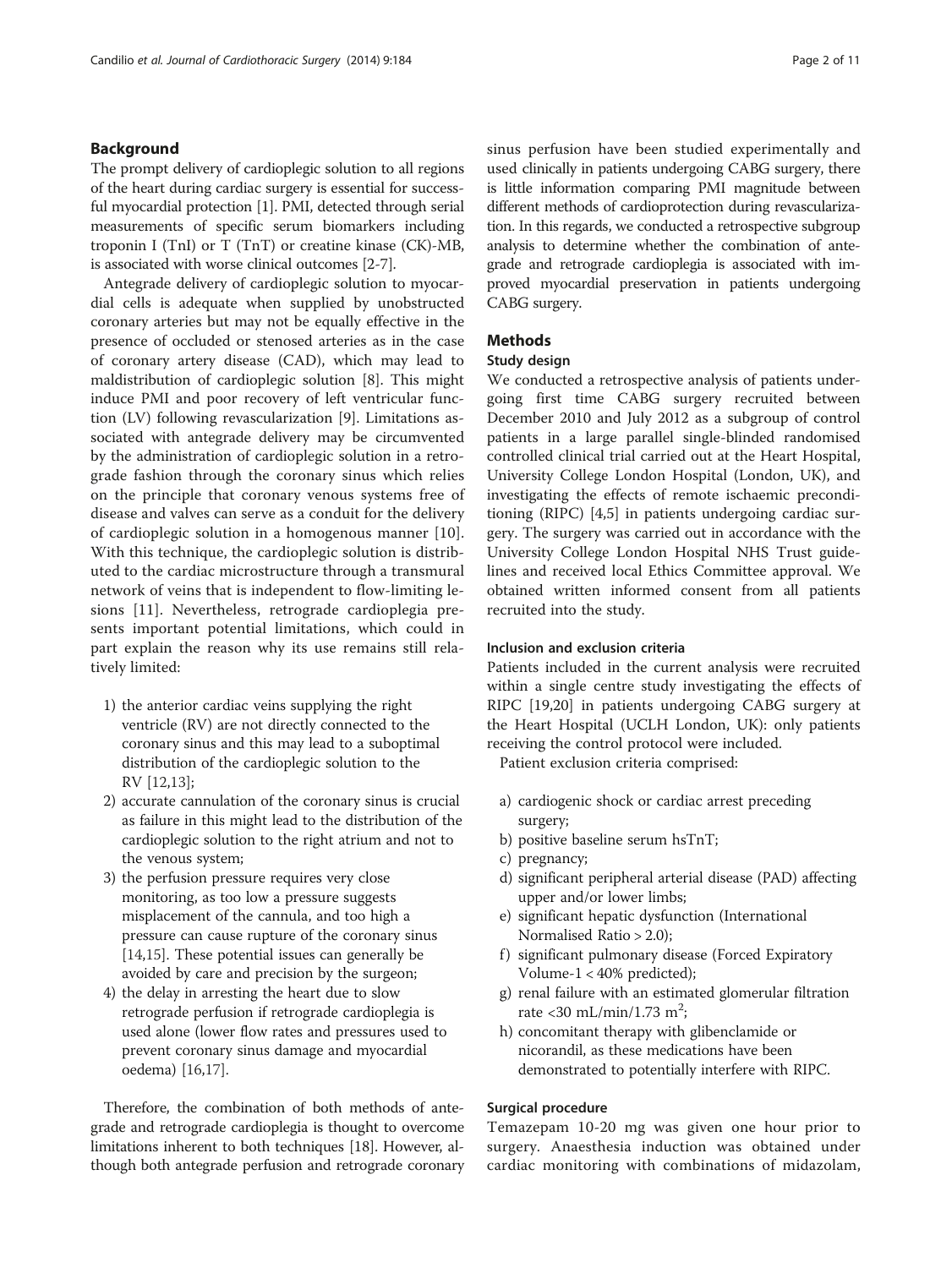etomidate, propofol, fentanyl and anti-nicotinic agents (rocuronium, vecuronium or pancuronium). Endotracheal intubation was achieved and mechanical ventilation commenced with oxygen with or without air. For anaesthesia maintenance volatile anaesthetic agents and propofol infusion with or without fentanyl were used. Continuous monitoring of arterial blood pressure, central venous pressure, nasopharyngeal temperature was carried out.

Standard non-pulsatile cardiopulmonary bypass (CPB) was initiated with the use of membrane oxygenator and cardiotomy suction, followed by the construction of all coronary artery bypass grafts, using either blood cardioplegia or intermittent cross-clamp fibrillation.

Group 1 had 1 litre of cold blood cardioplegia given once the cross clamp was placed and maintenance cold blood cardioplegia was given down the grafts in occluded arteries and also into the aortic root every 20-30 minutes.

Group 2 had coronary artery surgery with the cross clamp fibrillation technique and therefore no cardioplegic solution was given.

Group 3 had warm blood cardioplegia delivered with antegrade and retrograde techniques and was performed by one cardiothoracic surgeon, with an initial 800 ml dose of antegrade cardioplegia followed by 400 ml of retrograde cardioplegia. After this, maintenance was achieved with 100 ml of retrograde cardioplegia after each anastamosis. A hot shot of warm blood without potassium was given after the internal mammary artery (IMA) anastamosis and prior to removal of the cross clamp. All anastomoses were constructed with the single clamp technique. Systemic temperature in group 3 was 35°C.

Following anastomosis of the grafts, CPB was discontinued and protamine was used to achieve heparin reversal.

#### **Objectives**

To determine whether the addition of retrograde cardioplegia to standard antegrade cardioplegia can reduce PMI and subsequently improve short-term clinical outcomes in patients undergoing first time CABG surgery compared to patients receiving either standard antegrade cardioplegia alone or cross-clamp fibrillation.

#### Study endpoints

The primary study end-point was PMI, measured by total 72 hour AUC of hsTnT. Blood samples for hsTnT were taken pre-operatively and at 6, 12, 24, 48 and 72 hours post-surgery; hsTnT was measured quantitatively by a one-step enzyme immunoassay based on electrochemiluminescence technology (Roche, Switzerland). The lower detection limit of this assay is 1 ng/L with a threshold of ≥14 ng/L indicating significant myocardial necrosis.

Secondary end-points included:

- 1. AKI score, classified as grade 1, 2 or 3 based on a combination of laboratory (serum creatinine levels) and clinical (urine output) parameters [[21\]](#page-9-0). Serum creatinine was measured pre-operatively and 24, 48 and 72 hours post-surgery.
- 2. Inotrope requirement during the first 3 post-operative days, measured using the formula modified from a study by Ko et al. [\[22](#page-9-0)]: Inotrope score = Dosages (μg/kg/min) of:
- 3. Length of ICU and hospital stay;
- 4. New onset of AF in the three post-operative days;
- 5. Clinical outcomes at 6 weeks (death, non-fatal myocardial infarction, coronary artery revascularization, stroke).

#### Statistical analysis

Continouos data are presented as mean (standard deviation (SD)) or median (IQR). Categorical data are shown as number (percent). The exposure variable was a categorical variable with three groups corresponding to each of the cardioprotection categories. Comparison between exposure groups was made by including the exposure variable as a categorical variable in a linear regression model for approximately normally distributed endpoint variables. For very skewed endpoint variables the median T-test was used. Where continuous endpoint variables were measured over time a repeated measures linear regression model was fitted to measure the association between exposure variable and endpoint. The assumptions of the linear regression models were performed by analysis of residuals. Categorical data were analysed using Fisher's exact test. No adjustment for multiplicity has been made. Data were analysed using Stata version 12.1.

#### Results

Included patients were recruited into an original RIPC trial enrolling a total of 180 subjects of which 90 patients were randomised to control: 36 patients were subsequently excluded (1 patient died intra-operatively and the remaining 35 underwent CABG and valve surgery or valve surgery alone). Therefore we ultimately analysed data for 54 patients undergoing CABG surgery alone: 28 received antegrade cold blood cardioplegia (group 1), 16 patients received cross-clamp fibrillation (group 2) and 10 antegrade retrograde warm blood cardioplegia (group 3).

Group 3 had a lower rate of positive family history of CAD and previous percutaneous coronary intervention  $(p = 0.047)$  whereas group 3 had a higher incidence of cerebro-vascular accidents prior to CABG surgery (p = 0.025, Table [1](#page-3-0)): no other significant difference was found among the three groups with respect to baseline patient baseline characteristics (Table [1\)](#page-3-0). Expectedly, cross-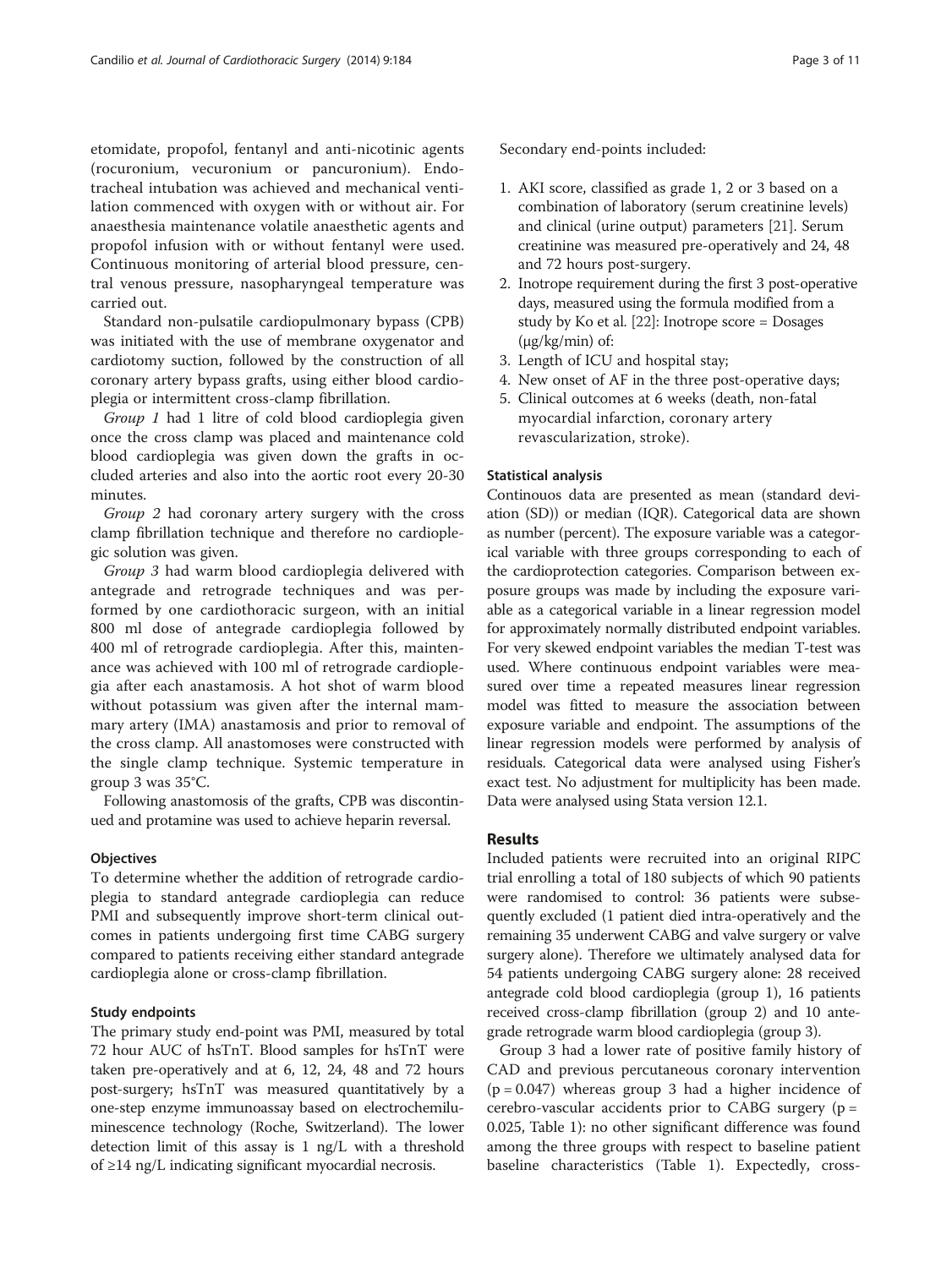## <span id="page-3-0"></span>Table 1 Patient baseline characteristics

| <b>Patients</b>                       | Group 1                | Group 2                  | Group 3<br>Antegrade retrograde cardioplegia<br>$(n = 10)$ |  |  |
|---------------------------------------|------------------------|--------------------------|------------------------------------------------------------|--|--|
|                                       | Antegrade cardioplegia | Cross-clamp fibrillation |                                                            |  |  |
|                                       | $(n = 28)$             | $(n = 16)$               |                                                            |  |  |
| Age                                   | $67\pm8$               | $62 \pm 10$              | $69 \pm 9$                                                 |  |  |
| Gender                                |                        |                          |                                                            |  |  |
| Male                                  | 23 (82%)               | 12 (75%)                 | 8 (80%)                                                    |  |  |
| Female                                | 5 (18%)                | 4 (25%)                  | 2(20%)                                                     |  |  |
| <b>Ethnicity</b>                      |                        |                          |                                                            |  |  |
| Caucasian                             | 21 (75%)               | 13 (81%)                 | $9(90\%)$                                                  |  |  |
| Afro-Caribbean                        | 1(4%)                  | 1(6%)                    | $1(10\%)$                                                  |  |  |
| Asian                                 | 5 (18%)                | 2 (13%)                  | $0(0\%)$                                                   |  |  |
| Chinese                               | 1(4%)                  | $0(0\%)$                 | $0(0\%)$                                                   |  |  |
| BMI                                   | $27.6 \pm 4.9$         | $30.4 \pm 5.0$           | $27.8 \pm 4.5$                                             |  |  |
| SBP (mmHg)                            | $131.3 \pm 20.8$       | $128.3 \pm 16.9$         | $128.9 \pm 21.2$                                           |  |  |
| DBP (mmHg)                            | $70.3 \pm 7.4$         | $73.4 \pm 10.6$          | $69.1 \pm 11.6$                                            |  |  |
| HR (bpm)                              | $66.8 \pm 11.1$        | $68.6 \pm 10.5$          | $65.7 \pm 13.9$                                            |  |  |
| <b>Smoking history</b>                |                        |                          |                                                            |  |  |
| Smoker                                | 4 (14%)                | 4 (25%)                  | $1(10\%)$                                                  |  |  |
| Non-smoker                            | 6 (21%)                | 4 (25%)                  | 4 (40%)                                                    |  |  |
| Ex-smoker                             | 18 (64%)               | 8 (50%)                  | 5 (50%)                                                    |  |  |
| Family history of IHD                 | 22 (79%)               | 13 (81%)                 | 4 (40%)                                                    |  |  |
| <b>NYHA class</b>                     |                        |                          |                                                            |  |  |
| $\circ$                               | 2(7%)                  | 3(21%)                   | 2(22%)                                                     |  |  |
|                                       | 8 (29%)                | 5 (34%)                  | 4 (44%)                                                    |  |  |
| Ш                                     | 17 (61%)               | 5 (34%)                  | 2 (22%)                                                    |  |  |
| $\begin{array}{c} \hline \end{array}$ | 1(4%)                  | 1(7%)                    | $1(11\%)$                                                  |  |  |
| IV                                    | $0(0\%)$               | $0(0\%)$                 | $0(0\%)$                                                   |  |  |
| <b>CCS Class</b>                      |                        |                          |                                                            |  |  |
| $\circ$                               | 5 (18%)                | 2(14%)                   | 3 (33%)                                                    |  |  |
|                                       | 4 (14%)                | 5 (36%)                  | $0(0\%)$                                                   |  |  |
| Ш                                     | 16 (57%)               | 6 (43%)                  | 4 (44%)                                                    |  |  |
| Ш                                     | 2(7%)                  | 1(7%)                    | $1(11\%)$                                                  |  |  |
| ${\sf IV}$                            | 1(4%)                  | $0(0\%)$                 | $1(11\%)$                                                  |  |  |
| <b>LVEF</b>                           |                        |                          |                                                            |  |  |
| >50%                                  | 19 (68%)               | 12 (75%)                 | 7 (70%)                                                    |  |  |
| 30%-50%                               | 8 (29%)                | 3 (19%)                  | 3 (30%)                                                    |  |  |
| $<$ 30%                               | 1(4%)                  | 1(6%)                    | $0(0\%)$                                                   |  |  |
| Co-morbidities                        |                        |                          |                                                            |  |  |
| Diabetes mellitus                     | 11 (39%)               | 6 (38%)                  | $0(0\%)$                                                   |  |  |
| Hypertension                          | 25 (89%)               | 13 (81%)                 | 7 (70%)                                                    |  |  |
| Hypercholesterolemia                  | 25 (89%)               | 15 (94%)                 | 8 (80%)                                                    |  |  |
| Atrial fibrillation                   | 3(11%)                 | $0(0.0\%)$               | 2(20%)                                                     |  |  |
| Previous MI                           | 13 (47%)               | 3 (19%)                  | 6 (60%)                                                    |  |  |
| Previous PCI                          | 8 (29%)                | 1(6%)                    | $0(0\%)$                                                   |  |  |
| Previous CVA/TIA                      | 3 (11%)                | $0(0\%)$                 | 3 (30%)                                                    |  |  |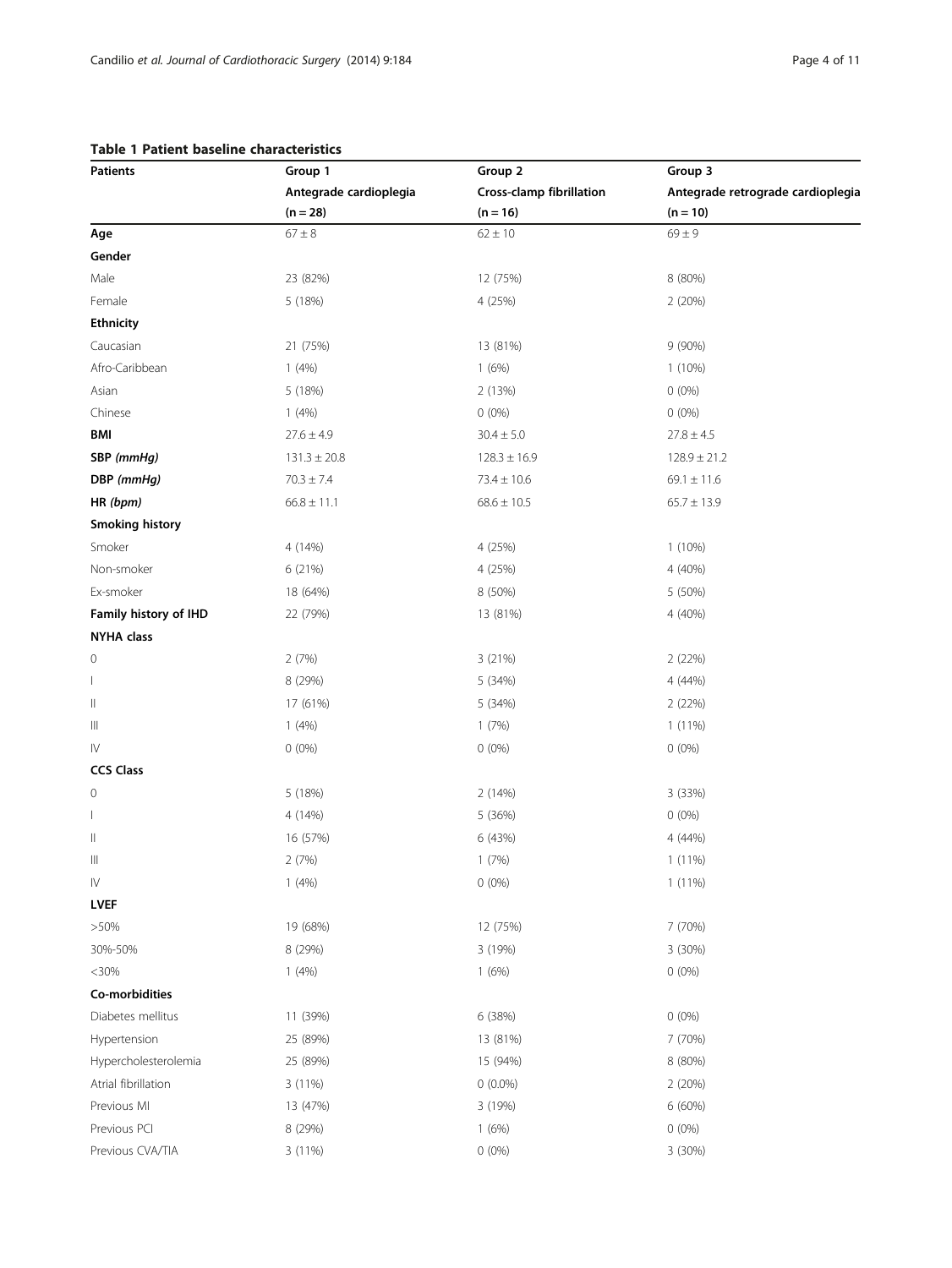#### Table 1 Patient baseline characteristics (Continued)

| Previous cardiac surgery    | $0(0\%)$        | $0(0\%)$        | $0(0\%)$        |
|-----------------------------|-----------------|-----------------|-----------------|
| Peripheral arterial disease | 3 (11%)         | 1(6%)           | 2 (20%)         |
| Drug history                |                 |                 |                 |
| Aspirin                     | 3 (11%)         | 2(14%)          | $0(0\%)$        |
| Clopidogrel/Prasugrel       | 2(7%)           | $0(0\%)$        | $0(0\%)$        |
| Warfarin                    | 1(4%)           | $0(0\%)$        | $0(0\%)$        |
| Beta-blocker                | 22 (79%)        | 11 (79%)        | 8 (80%)         |
| Calcium channel blocker     | 12 (43%)        | 3 (21%)         | 4 (40%          |
| Statin                      | 26 (93%)        | 13 (93%)        | 10 (100%)       |
| ACE-I/ARB                   | 20 (71%)        | 8 (57%)         | 6 (60%)         |
| Long acting nitrates        | 7 (25%)         | 2(14%)          | 3 (30%)         |
| Antidiabetics               |                 |                 |                 |
| Insulin                     | 4 (14%)         | 2 (14%)         | $0(0\%)$        |
| Biguanide                   | 2(7%)           | 1(7%)           | $0(0\%)$        |
| Sulphonylurea               | 5 (18%)         | 2(14%)          | $0(0\%)$        |
| Diuretics                   | 7 (25%)         | 4 (29%)         | 2(20% )         |
| Indication for surgery      |                 |                 |                 |
| Angina                      | 23 (82%)        | 13 (81%)        | 7 (70%)         |
| Myocardial infarction       | 5 (18%)         | 3 (19%)         | 3 (30%)         |
| <b>EuroSCORE</b>            | $3.2 \pm 1.9$   | $2.7 \pm 1.7$   | $3.8\pm1.8$     |
| Additive perioperative risk |                 |                 |                 |
| Low (EuroSCORE 0-2)         | 13 (46%)        | 8 (50%)         | $1(10\%)$       |
| Medium (EuroSCORE 3-5)      | 12 (43%)        | 7 (44%)         | 7 (70%)         |
| High (EuroSCORE > 5)        | 3 (11%)         | 1(6%)           | 2 (20%)         |
| Bypass-time (min)           | $93.9 \pm 34.6$ | $77.2 \pm 22.0$ | $80.3 \pm 12.8$ |
| Cross-clamp time (min)      | $62.2 \pm 24.4$ | $33.0 \pm 7.5$  | $63.7 \pm 13.4$ |
| Number of grafts            |                 |                 |                 |
| One                         | 1(4%)           | $0(0.0\%)$      | $0(0.0\%)$      |
| Two                         | 9 (32%)         | 3 (19%)         | $1(10.0\%)$     |
| Three                       | 10 (36%)        | 10 (63%)        | 8 (80.0%)       |
| Four                        | 8 (29%)         | 3 (19%)         | $1(10.0\%)$     |
| Anesthetic agents           |                 |                 |                 |
| <b>Induction</b>            |                 |                 |                 |
| Anti-nicotinic agents       |                 |                 |                 |
| Rocuronium                  | 24 (86%)        | 12 (92%)        | 6 (60%)         |
| Pancuronium                 | 3(11%)          | 1(7%)           | 2(22%)          |
| Vecuronium                  | 1(4%)           | $0(0.0\%)$      | $1(11\%)$       |
| Midazolam                   | 12 (43%)        | 7 (54%)         | 6 (67%)         |
| Etomidate                   | 1(4%)           | 2(14%)          | 2(22%)          |
| Fentanyl                    | 28 (100%)       | 14 (100%)       | 9 (100%)        |
| Propofol                    | 27 (96%)        | 12 (86%)        | 7 (78%)         |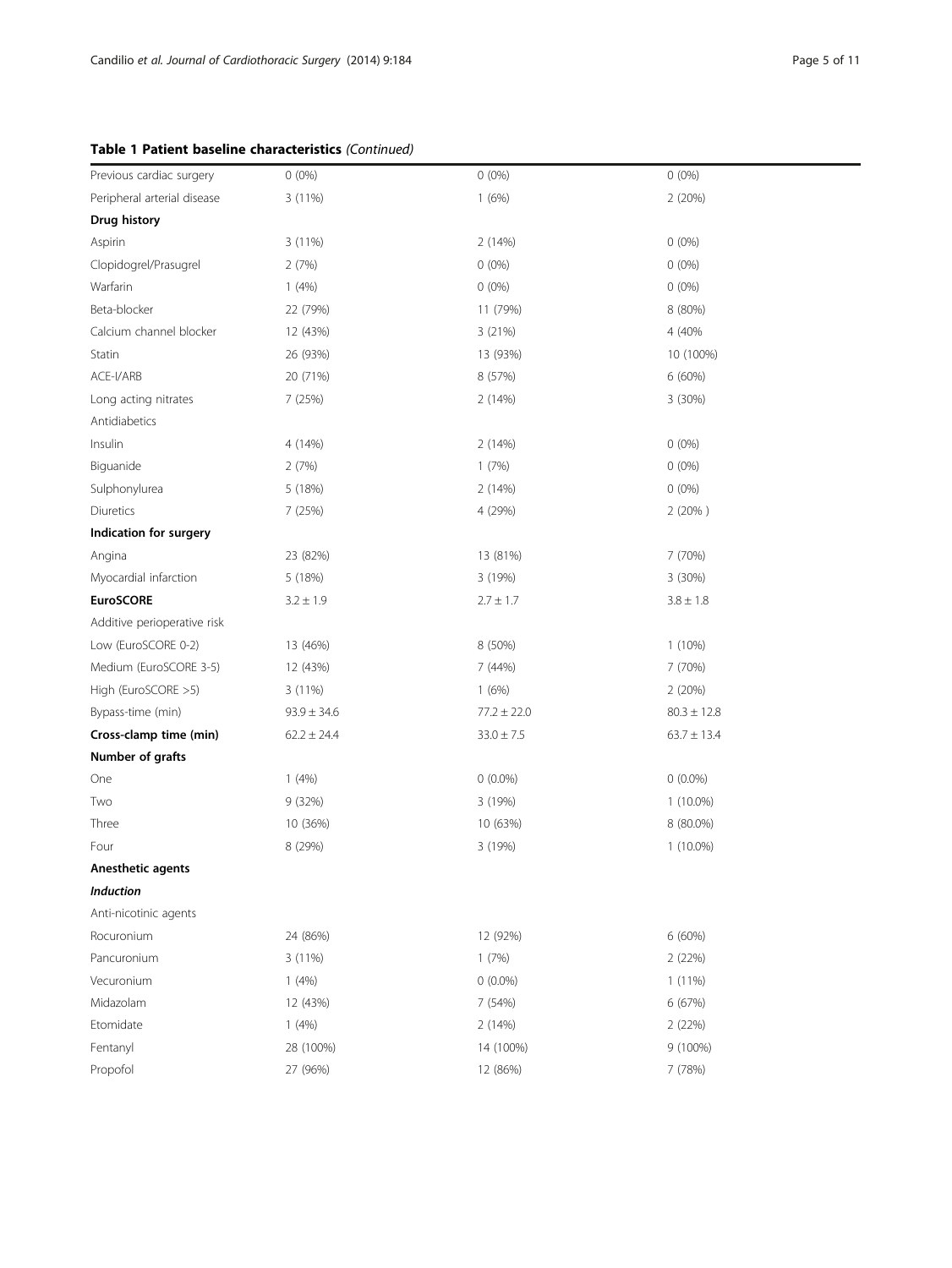| <b>Maintenance</b>   |           |           |            |
|----------------------|-----------|-----------|------------|
| Propofol             | 28 (100%) | 14 (100%) | $9(100\%)$ |
| Volatile anesthetics |           |           |            |
| Isoflurane           | 25 (89%)  | 13 (93%)  | 9(100.%)   |
| Sevoflurane          | $3(11\%)$ | 1 (7%)    | $0(0.0\%)$ |
| Intra-operative GTN  | 24 (89%)  | 14 (86%)  | 8 (89%)    |

BMI = body mass index; SBP = systolic blood pressure; DBP = diastolic blood pressure; HR = heart rate; IHD = ischaemic heart disease; NYHA = New York Health Association; CCS = Canadian Cardiovascular Society; LVEF = left ventricular ejection fraction; MI = Myocardial infarction; PCI = Percutaneous coronary intervention; CVA = Cerebrovascular accident; TIA = Transient ischaemic attack; ACE-I = Angiotensin-converting enzyme inhibitor; ARB = Angiotensin receptor blocker; GTN = glyceryl trinitrate.

The following parameters have missing values: BMI (Group-2 2), SBP (Group-2 2), DBP (Group-2 2) HR (Group-2 2), Cardio-pulmonary bypass time time (Group-2 2), Cross-clamp time (Group-2 3), NYHA (Group-2 2, Group-3 1), CSS (Group-2 2, Group-3 1), Aspirin (Group-2 2), Clopidogrel (Group- 2), Warfarin (Group-2 2), Beta-blockers (Group-2 2), Calcium-channel blockers (Group-2 2), Long-acting (Group-2 2), Statins (Group-2 2), ACE-I/ARB (Group-2 2), Insulin (Group-2 2), Sulphonylurea (Group-2 2), Biguanide (Group-2 2), Diuretics (Group-2 2), Anti-nicotinic agents (Group-2 3, Group-3 1), Midazolam (Group-2 3, Group-3 1), Etomidate (Group-2 2, Group-3 1), Fentanyl-induction (Group-2 2, Group-3 1), Proprofol-induction (Group-2 2, Group-3 1), Proprofol-maintanance (Group-2 2, Group-3 1), Volatile anaesthetics (Group-2 2, Group-3 1), Intra-operative GTN (Group-3 1).

Significance difference: Family history of IHD: p = 0.041; Previous PCI: p = 0.047, Previous CVA/TIA: p = 0.025, Cross-clamp time: p = <0.001.

clamp time was significantly lower in group 2 ( $p <$ 0.001), however all the remaining parameters of surgery were similar amongst the 3 groups (Table [1\)](#page-3-0).

#### Primary endpoint

Overall there was evidence that the mean total 72 hr AUC hsTnT was different among the three groups  $(P =$ 0.050). Examining the subgroup differences showed evidence of lower mean hsTnT in group 3 compared to group 1 (-16.55; 95% CI: -30.08, -3.01; P = 0.018) with slightly weaker evidence of a lower mean hsTnT in group 3 when compared to group 2  $(-15.13)$ ; 95% CI -29.87, -0.39; P = 0.044). There was no evidence of a difference when comparing group 2 to group 1 (-1.42,; 95% CI: -12.95, 10.12,  $P = 0.806$ ) (Figure 1, Table [2](#page-6-0)).

#### Secondary endpoints

Baseline pre-operative hsTnT levels were <0.02 μg/L and not significantly different between the 3 groups (Figure [2](#page-7-0),

Table [2](#page-6-0)). Overall there was evidence that the mean hsTnT differed at 6 hours ( $P < 0.001$ ) and 12 hours ( $P < 0.001$ ). At 6 hours there was evidence that mean hsTnT was lower in group 3 than groups 1 (-0.56; 95% CI: -0.78, -0.34). Similarly at 12 hours there was some evidence that mean hsTnT was lower in group 3 than group 1 (-0.43, 95% CI: -0.65, -0.21) (Figure [2](#page-7-0), Table [2\)](#page-6-0).

There was no evidence of a significant difference among the three groups with regards to each of the secondary endpoints (Table [3](#page-8-0)).

#### **Discussion**

Myocardial preservation during cardiac surgery is certainly one of the most debated topics in this field. One method of achieving myocardial protection is by using a cardioplegic solution administered into the heart to achieve a temporary arrest of the myocardium whilst the surgeon performs the operation in a bloodless field.

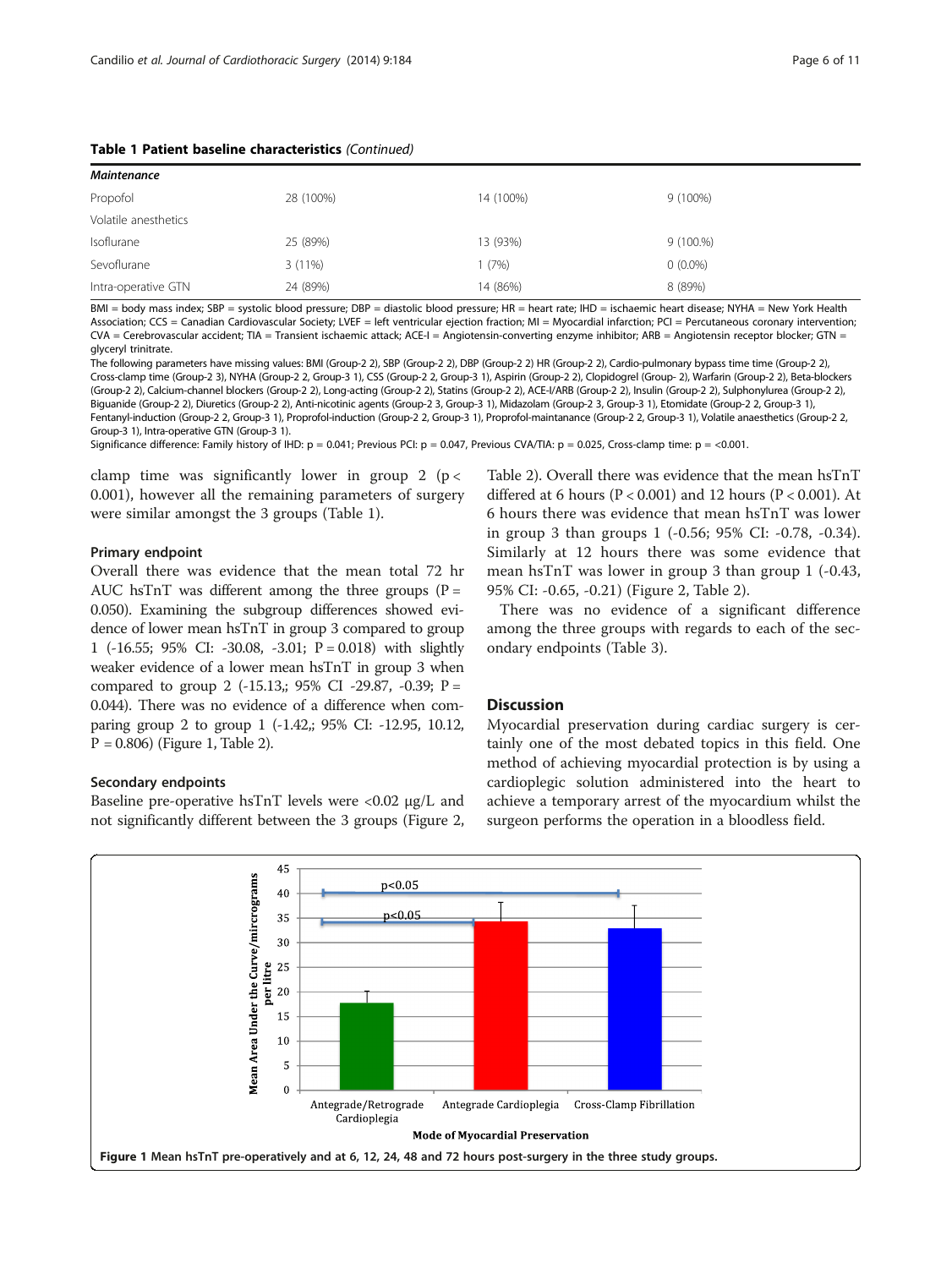| <b>Patients</b>                        | Group 1                   | Group 2                     | Group 3                              |             | <b>Comparison Difference</b> | (95% CI)                            | Sub-group<br>P value |
|----------------------------------------|---------------------------|-----------------------------|--------------------------------------|-------------|------------------------------|-------------------------------------|----------------------|
|                                        | Antegrade<br>cardioplegia | Cross-clamp<br>fibrillation | Antegrade retrograde<br>cardioplegia | Group       |                              |                                     |                      |
|                                        | $(n = 28)$                | $(n = 16)$                  | $(n = 10)$                           |             |                              |                                     |                      |
|                                        | (Mean [SD])               | (Mean [SD])                 | (Mean [SD])                          |             |                              |                                     |                      |
| Total 72 hours AUC                     | 34.304 (20.352)           | 32.885 (18.771)             | 17.756 (7.542)                       | $P = 0.050$ | 1 vs 2                       | $-1.419$ (-12.954, 10.115)          | 0.806                |
|                                        |                           |                             |                                      |             | 1 vs 3                       | $-16.548$ (-30.082, -3.014)         | 0.018                |
|                                        |                           |                             |                                      |             | 2 vs 3                       | $-15.129$ (-29.867, -0.390)         | 0.044                |
| Pre-operatively                        | 0.021(0.020)              | 0.022(0.022)                | 0.014(0.012)                         | $P = 0.997$ | 1 vs 2                       | $0.000$ (-0.188, 0.188)             |                      |
|                                        |                           |                             |                                      |             | 1 vs 3                       | $-0.008$ ( $-0.229$ , 0.213)        |                      |
|                                        |                           |                             |                                      |             | 2 vs 3                       | $-0.008$ (-0.250, 0.234)            |                      |
| 6 hours post-operatively 0.961 (0.619) |                           | 0.696(0.235)                | 0.399(0.117)                         | P < 0.001   | 1 vs 2                       | $-0.265$ ( $-0.453$ , $-0.077$ )    |                      |
|                                        |                           |                             |                                      |             | 1 vs 3                       | $-0.562$ ( $-0.783$ , $-0.341$ )    |                      |
|                                        |                           |                             |                                      |             | 2 vs 3                       | $-0.297$ ( $-0.539$ , $-0.055$ )    |                      |
| 12 hours post-<br>operatively          | 0.752(0.494)              | 0.631(0.195)                | 0.319(0.112)                         | P < 0.001   | 1 vs 2                       | $-0.121$ ( $-0.309$ , $0.067$ )     |                      |
|                                        |                           |                             |                                      |             | 1 vs 3                       | $-0.433$ ( $-0.654$ , $-0.212$ )312 |                      |
|                                        |                           |                             |                                      |             | 2 vs 3                       | $(-0.557, -0.070)$                  |                      |
| 24 hours post-                         | 0.508(0.309)              | 0.476(0.305)                | 0.266(0.134)                         | $P = 0.100$ | 1 vs 2                       | $-0.032$ (-0.220, 0.156)            |                      |
| operatively                            |                           |                             |                                      |             | 1 vs 3                       | $-0.241$ $(-0.463, -0.020)$         |                      |
|                                        |                           |                             |                                      |             | 2 vs 3                       | $-0.209$ $(-0.451, 0.033)$          |                      |
| 48 hous post-operatively 0.359 (0.224) |                           | 0.410(0.339)                | 0.227(0.114)                         | $P = 0.335$ | 1 vs 2                       | $0.044$ (-0.144, 0.233)             |                      |
|                                        |                           |                             |                                      |             | 1 vs 3                       | $-0.139$ ( $-0.360$ , $0.083$ )     |                      |
|                                        |                           |                             |                                      |             | 2 vs 3                       | $-0.183$ $(-0.425, 0.059)$          |                      |
| 72 hours post-                         | 0.347(0.231)              | 0.381(0.271)                | 0.186(0.119)                         | $P = 0.257$ | 1 vs 2                       | $0.027$ (-0.161, 0.216)             |                      |
| operatively                            |                           |                             |                                      |             | 1 vs 3                       | $-0.168$ ( $-0.390$ , 0.054)        |                      |
|                                        |                           |                             |                                      |             | 2 vs 3                       | $-0.195$ ( $-0.437$ , $0.047$ )     |                      |

<span id="page-6-0"></span>Table 2 Total hsTnT release and mean hsTnT at the 6 time-points

 $SD =$  standard deviation; hsTnT = high sensitivity Troponin T; AUC = Area under the curve.

The following secondary endpoints had missing values: hsTnT 48 hours post-operatively (Group-1 1), hsTnT 72 hours post-operatively (Group-1 1), AUC (Group-1 1).

In the UK a variety of myocardial protection strategies are used, including cold blood antegrade cardioplegia with topical cooling, warm blood antegrade cardioplegia, warm blood antegrade and retrograde cardioplegia, cold blood antegrade and retrograde cardioplegia and cross clamp fibrillation.

In current practice the route of delivery is at the surgeon's discretion and as such there is no consensus on using a specific route to supply the cardioplegia into the myocardium.

The most common technique used by the majority of cardiac surgeons is the antegrade route, in which cardioplegia is delivered into the aortic root and spreads via the coronary arteries supplying the myocardium. Although significant clinical evidence favours the safety of this method, severe stenoses of coronary arteries in patients undergoing CABG may prevent the uniform distribution of cardioplegic solution through the myocardium [[23](#page-9-0)] and, importantly, sub-optimal or inadequate distribution to parts of the myocardium increases the risk for PMI.

A proposed solution to overcome this limitation is the retrograde route of delivery, in which cardioplegia is administered through the coronary sinus and through the extensive venous network of the myocardium. Following the pioneering idea of Pratts [\[24](#page-9-0)] who suggested that an ischemic myocardium could be revived back into its healthy form by supplying oxygenated blood through the veins, retrograde cardioplegia was applied for the first time by Blanco et al. [\[25\]](#page-9-0) in 1956 and further developed in a significant number of centres: one of the seminal works on retrograde cardioplegia was conducted by Menasche et al. [\[26\]](#page-10-0) who demonstrated that, during aortic valve replacement (AVR) surgery, post-operative haemodynamic stability, cardiac outputs and right and left ventricular stroke indices were similar in patients receiving retrograde cardioplegia compared to those receiving antegrade cardioplegia. The same authors also conducted a retrospective observational study on a relatively large group of patients undergoing isolated AVR or CABG surgery with or without concomitant valve surgery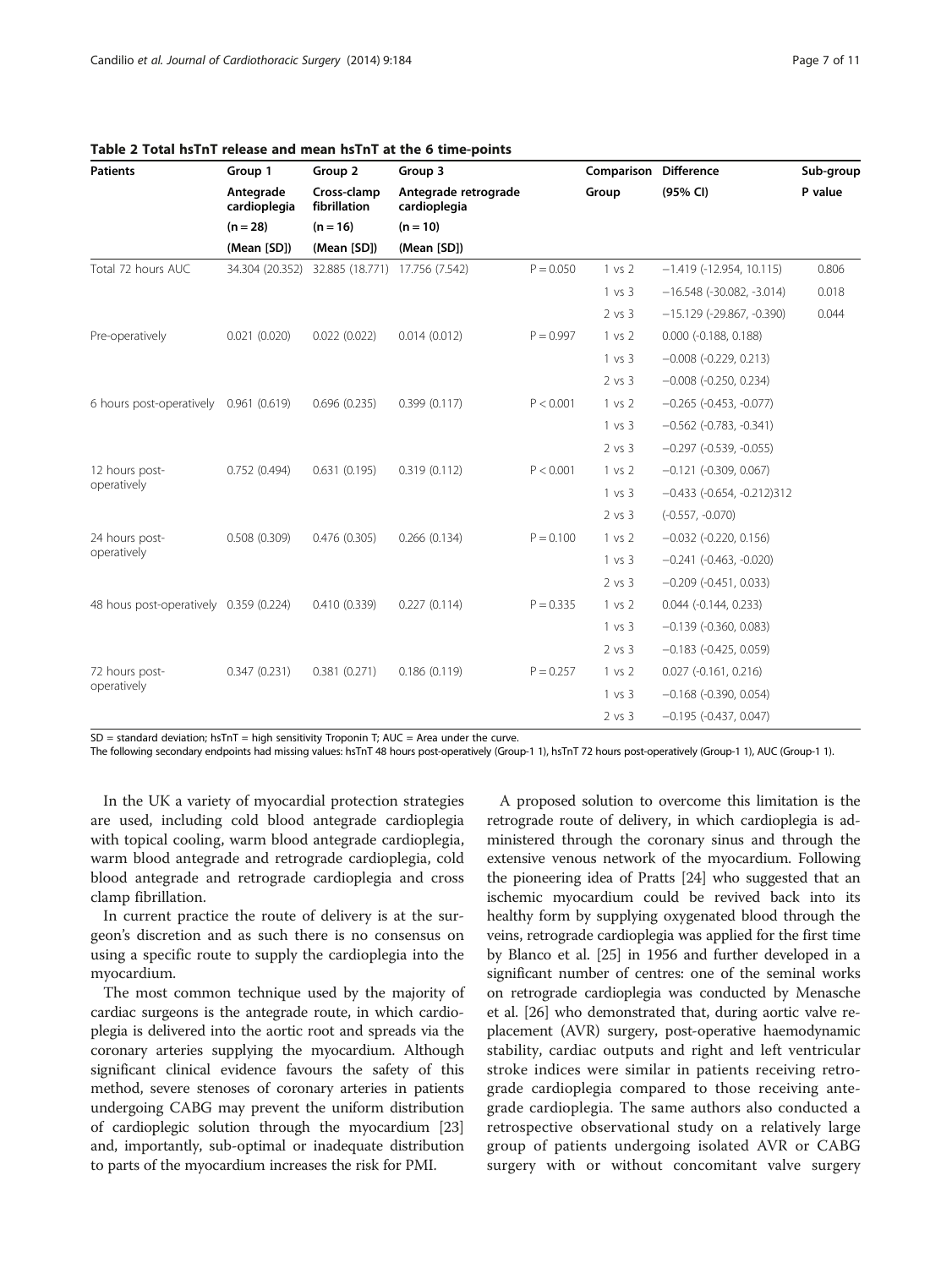<span id="page-7-0"></span>

using retrograde cardioplegia alone [[27](#page-10-0)] and, although there was no antegrade cardioplegia group for direct comparison, they reported that the overall trend in mortality rates was either similar or less than what other studies had shown.

With the knowledge that the anterior cardiac veins supplying the RV are not directly connected to the coronary sinus and thus may lead to a suboptimal distribution of the cardioplegic solution to the RV [[12,13](#page-9-0)] Kaukoranta et al. [[28](#page-10-0)] conducted a small study on patients undergoing CABG surgery and receiving either antegrade or retrograde cardioplegia and reported that, despite more significant ischaemic changes within the RV in the retrograde cardioplegia group, no post-operative complication related to the retrograde route was observed.

It is therefore clear from the literature that multifactorial clinical endpoints have been used to determine a difference between myocardial protection strategies: moreover the population size in these studies was often too small to come to a meaningful conclusion on the benefit of a particular protection strategy. Importantly, many of the studies on retrograde cardioplegia used retrograde cardioplegia alone when compared to antegrade cardioplegia and only very few studies have compared the combination of antegrade and retrograde techniques against antegrade cardioplegia alone: this is one more reason to interpret current literature with caution.

In the only other study similar to our retrospective analysis, Radmehr and his colleagues [[13\]](#page-9-0) compared the combined antegrade and retrograde versus antegrade cardioplegia alone in patients undergoing CABG surgery and found that the use of combined antegrade and retrograde cardioplegia was associated with a 16.5% statistically significant decrease in inotropic requirement.

Our retrospective study suggests that myocardial protection can be improved by combined antegrade and retrograde technique and, in contrast to literature already available, our patient cohort is divided into three groups (the combined technique of antegrade and retrograde cardioplegia, antegrade cardioplegia alone and cross-clamp fibrillation). We only included patients undergoing CABG surgery and excluded subjects undergoing either valve surgery alone or CABG combined with valve surgery. This enabled us to assess the drawbacks of the antegrade technique via blocked coronaries and therefore the potential benefit of retrograde cardioplegia.

In addition to this, with an increase in the cross-clamp time the general understanding is that the myocardium is more prone to becoming ischaemic and damaged: our study suggests that despite longer cross-clamping times in the combined group, the total PMI was consistently lower in these patients when compared to the other two groups. This correlates with a retrospective study conducted by Bar-El et al. [\[29](#page-10-0)] on patients undergoing CABG surgery with or without valve repair or replacement and receiving antegrade followed by retrograde cardioplegia, demonstrating that the expected mortality was lower in patients with longer aortic cross-clamping times compared to those with shorter aortic crossclamping times, and therefore indicating that retrograde cardioplegia can enhance myocardial protection despite the longer cross-clamp times. We therefore suggest that the absolute value of the cross-clamp time may potentially be less important than the type of myocardial protection used: this could be crucial in complex patients with poor LV function or anticipated long cross-clamp times, for whom the best myocardial protection available would be warranted.

Another important difference between groups 1 and 3 is the temperature employed during the cardioplegic techniques utilizing cold blood and warm blood cardioplegia respectively: the optimal temperature of cardioplegia during cardiac surgery is another crucial aspect of myocardial protection besides the actual technique used and it could be argued that the lower troponin rise in group 3 may be partially explained by the temperature difference. Cold cardioplegia is able to attenuate myocardial oxygen demand and the risk of ischaemic damage but conversely may lead to the inhibition of myocardial enzymes leading to a stunning of the metabolic and functional recovery following surgery. However warm blood cardioplegia is thought to counteract this potential deleterious effect. In a meta-analysis [\[30\]](#page-10-0) involving 8814 patients randomised to either warm cardioplegia or cold cardioplegia predominantly in the setting of CABG surgery, there was no significant difference in all-cause mortality or incidence of myocardial infarction, intra-aortic balloon pump usage, stroke, low output syndromes and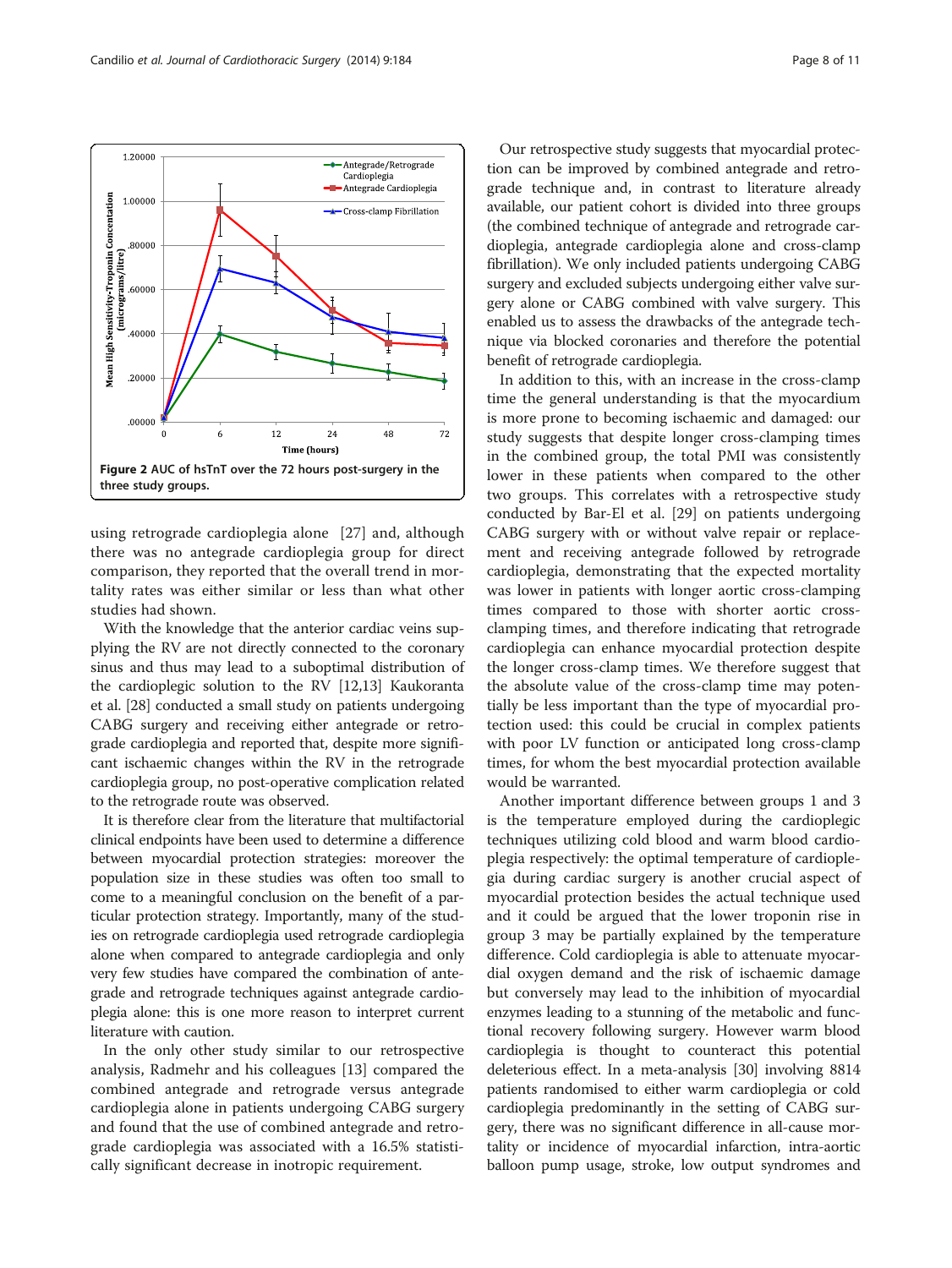| <b>Patients</b>                  | Group 1                | Group 2                         | Group 3                           | P value    |
|----------------------------------|------------------------|---------------------------------|-----------------------------------|------------|
|                                  | Antegrade cardioplegia | <b>Cross-clamp fibrillation</b> | Antegrade retrograde cardioplegia |            |
|                                  | $(n = 28)$             | $(n = 16)$                      | $(n = 10)$                        |            |
|                                  | (Mean [SD])            | (Mean [SD])                     | (Mean [SD])                       |            |
| AKI(N)                           |                        |                                 |                                   |            |
| 0                                | 22 (79%)               | 11 (69%)                        | 10 (100.0%)                       |            |
| 1                                | 5 (18%)                | 2 (13%)                         | $(0.0\%)$                         |            |
| 2                                | $0(0.0\%)$             | 2 (13%)                         | $(0.0\%)$                         |            |
| 3                                | 1(4%)                  | 1(6%)                           | $(0.0\%)$                         |            |
| Total number of AKI cases        | 6 (21%)                | 5 (31%)                         | $0(0.0\%)$                        | $0.281*$   |
| Inotrope score (mg/kg/hr)        |                        |                                 |                                   |            |
| Post bypass                      | 7.24 (13.79)           | 4.03 (11.92)                    | 3.76 (4.35)                       | $0.816**$  |
| 24 hours post-operatively        | 11.90 (21.32)          | 10.11 (22.88)                   | 3.67 (4.36)                       | $0.635***$ |
| 48 hours post-operatively        | 8.76 (15.39)           | 14.93 (33.57)                   | 1.94(2.98)                        | $0.101***$ |
| 72 hours post-operatively        | 1.85(5.30)             | 13.54 (33.13)                   | 2.13(2.95)                        | $0.015***$ |
| Total                            | 29.88 (49.10)          | 42.54 (94.66)                   | 11.66 (13.79)                     | $0.545***$ |
| New onset AF (N)                 | 6 (21%)                | 5 (31%)                         | 4 (40.0%)                         | $0.475*$   |
| Length of ICU stay (days)        | $2.0$ (2.0-4.0)****    | $3(1.0-7.5)***$                 | $2.0$ (1.0-3.0)****               | $0.802***$ |
| Length of hospital stay (days)   | 8.5 (7.0-11.50)****    | 8.0 (6.0-10.50)****             | 7.5 (6.0-9.00)****                | $0.523***$ |
| Clinical outcomes at 6 weeks (N) |                        |                                 |                                   |            |
| Death                            | 3 (14%)                | $0(0.0\%)$                      | $0(0.0\%)$                        | $0.283*$   |
| Myocardial infarction            | 1(4%)                  | $0(0.0\%)$                      | $0(0.0\%)$                        | $1.000*$   |
| Stroke                           | $0(0.0\%)$             | $0(0.0\%)$                      | $0(0.0\%)$                        | 1.000      |
| Revascularization                | $0(0.0\%)$             | $0(0.0\%)$                      | $0(0.0\%)$                        | $1.000*$   |

#### <span id="page-8-0"></span>Table 3 Summary of study secondary endpoints

 $SD =$  standard deviation AKI = Acute Kidney Injury;  $AF =$  atrial fibrillation; ICU = Intensive Care Unit.

\*P value for Fisher's exact test.

\*\*P-value from repeated measures linear regression model.

\*\*\*P-value form linear regression model.

\*\*\*\*Results shown as median (inter-quartile range).

\*\*\*\*\*P-value for Median T test.

The following secondary endpoints had missing values: Inotrope Score post-bypass (Group-1 2, Group-2 2, Group-3 1), Inotrope Score 24 hours post-operatively (Group-1 3, Group-2 2, Group-3 1), Inotrope Score 48 hours post-operatively (Group-1 3, Group-2 2, Group-3 2), Inotrope Score 72 hours post-operatively (Group-1 3, Group-2 2, Group-3 2), Inotrope Score Total (Group-1 3, Group-2 2, Group-3 2), Length of ICU stay (Group-2 1), Length of Hospital stay (Group-2 1), Death (Group-1 7, Group-2 3, Group-3 2), Myocardial Infarction (Group-1 7, Group-2 3, Group-3 2), Stroke (Group-1 7, Group-2 3, Group-3 2), Revascularization (Group-1 7, Group-2 3, Group-3 2).

post-operative AF between the two patients groups and postoperative cardiac index was significantly improved in the warm blood cardioplegia group. Similarly, Tan et al. [[31](#page-10-0)] compared cold to tepid cardioplegia and found no difference in mortality, peri-operative myocardial infarction, stroke or inotrope requirement.

Our retrospective study has several limitations. The cohort population was small and in particular the group consisting of the combined use of retrograde cardioplegia and antegrade cardioplegia contained only 10 patients, who were operated on by one consultant, which may result in some potential bias. Typically in a study of this type strong prognostic and confounding variables would be adjusted for in the analysis. In this case the small sample size precluded detailed adjustment and we acknowledge some residual confounding bias may remain. Finally, we have not adjusted for multiplicity in our analysis and there is a

possibility that the results may have arisen by chance, and therefore the clinical outcome data will need to be confirmed in future studies.

In conclusion our retrospective clinical analysis suggests that the combined use of retrograde cardioplegia and antegrade cardioplegia during first time CABG surgery can be beneficial in reducing PMI. Also, importantly, to our knowledge there is no study which combines the following four factors together into one analysis on PMI: aortic cross-clamping times, combined antegrade retrograde versus antegrade alone versus no cardioplegia, hsTnT levels at 6 different time-points with AUC-hsTnT, and exclusively CABG patients. We do not suggest surgeons to change their practice for routine CABG surgery, as we have not yet demonstrated that the change in measured troponin levels may have a significant impact on clinical outcomes. However, we feel that this evidence should be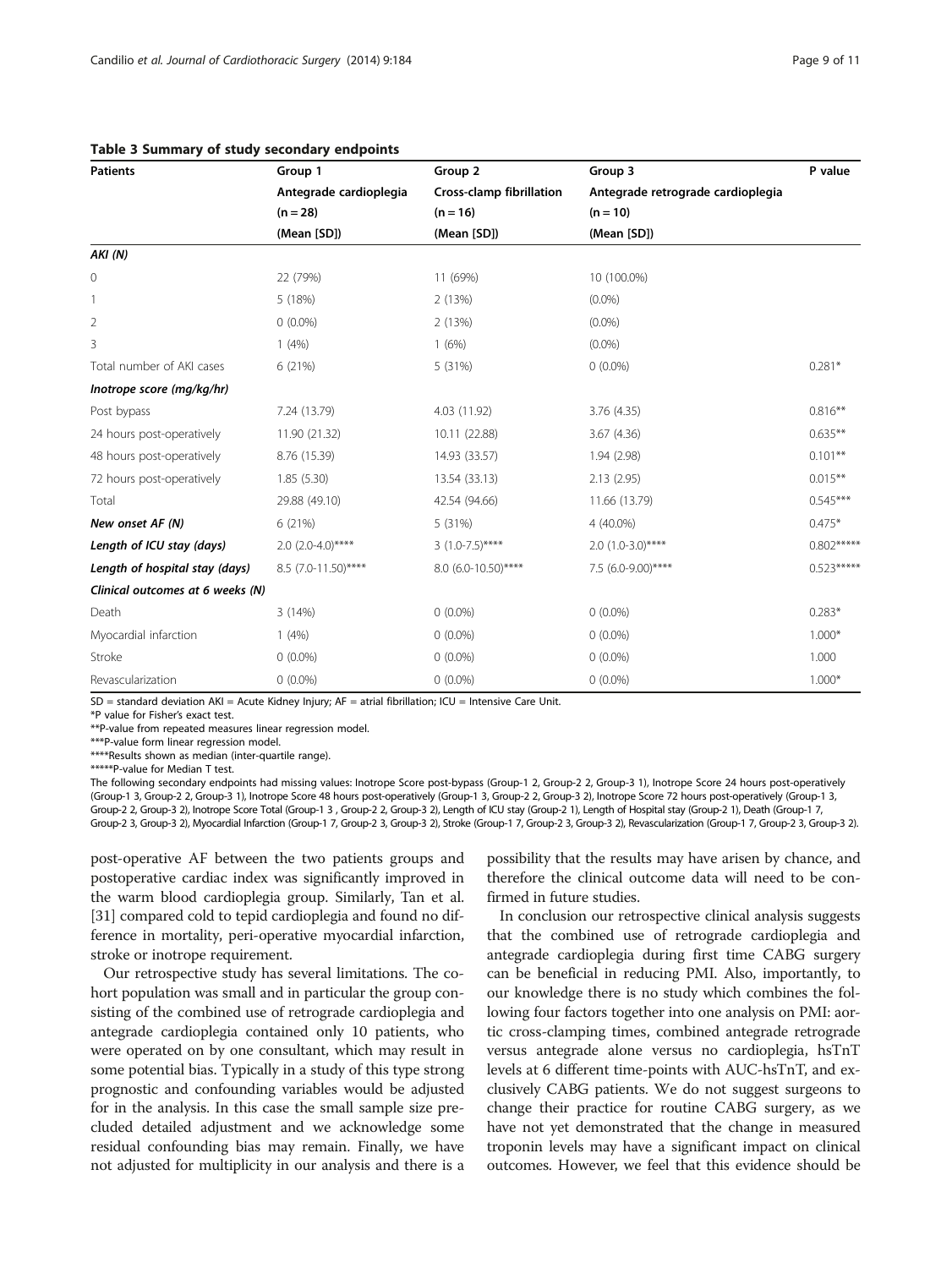<span id="page-9-0"></span>available, so surgeons can choose to add retrograde cardioplegia for more complex cases in an evidence based fashion, knowing that the addition of retrograde cardioplegia may have the potential to enhance myocardial protection. Our retrospective study also suggests that larger studies are required in order to further evaluate our findings and to investigate whether the reduction of PMI in patients undergoing CABG would result in improvement of clinical outcomes.

## Conclusions

Our study suggests that, compared to traditional methods of myocardial preservation, the combined use of retrograde and antegrade cardioplegia may have the potential to reduce PMI in patients undergoing first-time CABG surgery. Whether this can lead to an improvement of clinical outcomes is yet unknown and therefore larger studies are required in order to further evaluate this potential impact.

#### Abbreviations

CABG: Coronary artery bypass graft; PMI: Peri-operative myocardial injury; AUC: Area under the curve; hsTnT: High-sensitivity Troponin-T; AKI: Acute kidney injury; ICU: Intensive care unit; AF: Atrial fibrillation; SD: Standard deviation; CK: Creatine kinase; CAD: Coronary artery disease; RV: Right ventricle; RIPC: Remote ischaemic preconditioning; PAD: Peripheral arterial disease; CPB: Cardiopulmonary bypass.

#### Competing interests

The authors declare that they have no competing interests.

#### Authors' contributions

LC and AM carried out the study, acquired, analysed and interpreted data. LC, AM. SAK, NR made substantial contributions in drafting the manuscript and/or revising it critically for important intellectual content. CA performed the statistical analysis. NR, MB, CDS, DRL, MPH, JAP, AMS, CGAM, SKK provided patients for the study. DJH, NR read and approved final manuscript. All authors read and approved the final manuscript

#### Acknowledgements

Maria Xenou for identification of patients for recruitment. All staff at the Heart Hospital, London.

#### Author details

<sup>1</sup>The Hatter Cardiovascular Institute, University College London, London, UK. <sup>2</sup>The Nuffield Trust, London, UK. <sup>3</sup>The Heart Hospital, University College London Hospital, London, UK.

#### Received: 13 August 2014 Accepted: 19 November 2014 Published online: 31 December 2014

#### References

- 1. Becker H, Vinten-Johansen J, Buckberg GD, Follette DM, Robertson JM: Critical importance of ensuring cardioplegic delivery with coronary stenoses. J Thorac Cardiovasc Surg 1981, 81:507-515.
- 2. Kathiresan S, Servoss SJ, Newell JB, Trani D, MacGillivray TE, Lewandrowski K, Lee-Lewandrowski E, Januzzi JR Jr: Cardiac troponin T elevation after coronary artery bypass grafting is associated with increased one-year mortality. Am J Cardiol 2004, 94:879–881.
- Lehrke S, Steen H, Sievers HH, Peters H, Opitz A, Muller-Bardorff M, Wiegand UK, Katus HA, Giannitsus E: Cardiac troponin T for prediction of short- and long-term morbidity and mortality after elective open heart surgery. Clin Chem 2004, 50:1560–1567.
- 4. Mohammed AA, Agnihotri AK, van Kimmenade RR, Martinez-Rumayor A, Green SM, Quiroz R, Januzzi JL Jr: Prospective, comprehensive assessment

of cardiac troponin T testing after coronary artery bypass graft surgery. Circulation 2009, 120:843–850.

- 5. Fellahi JL, Gue X, Richomme X, Monier E, Guillou L, Riou B: Short- and long-term prognostic value of postoperative cardiac troponin I concentration in patients undergoing coronary artery bypass grafting. Anesthesiology 2003, 99:270–274.
- 6. Croal BL, Hillis GS, Gibson PH, Fazal MT, El-Shafei H, Gibson G, Jeffrey RR, Buchan KG, West D, Cuthbertson BH: Relationship between postoperative cardiac troponin I levels and outcome of cardiac surgery. Circulation 2006, 114:1468–1475.
- 7. Muehlschlegel JD, Perry TE, Liu KY, Nascimben L, Fox AA, Collard CD, Avery EG, Aranki SF, D'Ambra MN, Shernan SK, Body SC: Troponin is superior to electrocardiogram and creatinine kinase MB for predicting clinically significant myocardial injury after coronary artery bypass grafting. Eur Heart J 2009, 30:1574–1583.
- 8. Fiore AC, Naunheim KS, McBride LR, Pennington DG, Kaiser GC, Castanis J, Daake CJ, Willman VL, Barner HB: Aortic valve replacement. Aortic root versus coronary sinus perfusion with blood cardioplegic solution. J Thorac Cardiovasc Surg 1992, 104:130-137. discussion 137-8.
- 9. Bhayana JN, Kalmbach T, Booth FV, Mentzer RM Jr, Schimert G: Combined antegrade/retrograde cardioplegia for myocardial protection: a clinical trial. J Thorac Cardiovasc Surg 1989, 98:956-960.
- 10. Cernaianu AC, Flum DR, Maurer M, Cilley JH Jr, Grosso MA, Browstein L, DelRossi AJ: Comparison of antegrade with antegrade/retrograde cold blood cardioplegia for myocardial revascularization. Tex Heart Inst J 1996, 23:9-14.
- 11. Emery RW, Arom KV: Results with retrograde delivery of cardioplegia for myocardial protection during cardiac surgery. J Cardiovasc Surg (Torino) 1993, 34:123–127.
- 12. Ito H, Saito S, Miyahara K, Takemura H, Mizutani S, Toyama M, Matsuura A: Retrograde cardioplegia revisited: open technique for long aortic cross clamping. Heart Lung Circ 2013, 22:742–745.
- 13. Radmehr H, Soleimani A, Tatari H, Salehi M: Does combined antegraderetrograde cardioplegia have any superiority over antegrade cardioplegia? Heart Lung Circ 2008, 17:475–477.
- 14. Salerno TA, Houck JP, Barrozo CA, Panos A, Christakis GT, Abel JG, Lichtenstein SV: Retrograde continuous warm blood cardioplegia: a new concept in myocardial protection. Ann Thorac Surg 1991, 51:245–247.
- 15. Drinkwater DC, Laks H, Buckberg GD: A new simplified method of optimizing cardioplegic delivery without right heart isolation. Antegrade/retrograde blood cardioplegia. J Thorac Cardiovasc Surg 1990, 100:56–63. discussion 63-4.
- 16. Guiraudon GM, Campbell CS, McLellan DG, Kostuk WJ, Purves PD, MacDonald JL, Cleland AG, Tadros NB: Retrograde coronary sinus versus aortic root perfusion with cold cardioplegia: randomized study of levels of cardiac enzymes in 40 patients. Circulation 1986, 74: III105-III115.
- 17. Fiore AC, Naunheim KS, Kaiser GC, Willman VL, McBride LR, Pennington DG, Barner HB: Coronary sinus versus aortic root perfusion with blood cardioplegia in elective myocardial revascularization. Ann Thorac Surg 1989, 47:684–688.
- 18. Weisel RD, Hoy FB, Baird RJ, Ivanov J, Hilton JD, Burns RJ, Mickle DA, Mickleborough LL, Scully HE, Goldman BS, McLaughlin PR: Comparison of alternative cardioplegic techniques. J Thorac Cardiovasc Surg 1983, 86:97-107.
- 19. Przyklenk K, Bauer B, Ovize M, Kloner RA, Whittaker P: Regional ischemic 'preconditioning' protects remote virgin myocardium from subsequent sustained coronary occlusion. Circulation 1993, 87:893–899.
- 20. Hausenloy DJ, Yellon DM: Remote ischaemic preconditioning: underlying mechanisms and clinical application. Cardiovasc Res 2008, 79:377–386.
- 21. Bellomo R, Ronco C, Kellum JA, Mehta RL, Palevsky P: Acute renal failure definition, outcome measures, animal models, fluid therapy and information technology needs: the Second International Consensus Conference of the Acute Dialysis Quality Initiative (ADQI) Group. Crit Care 2004, 8:R204–R212.
- 22. Ko WJ, Lin CY, Chen RJ, Wang SS, Lin FY, Chen YS: Extracorporeal membrane oxygenation support for adult postcardiotomy cardiogenic shock. Ann Thorac Surg 2002, 73:538–545.
- 23. Yau TM, Ikonomidis JS, Weisel RD, Mickle DA, Hayashida N, Ivanov J, Carson S, Mohabeer MK, Tumiati LC: Which techniques of cardioplegia prevent ischemia? Ann Thorac Surg 1993, 56:1020–1028.
- 24. Pratt FH: The Circulation through the veins of thebesius. J Boston Soc Med Sci 1897, 1:29–34.
- 25. Blanco G, Adam A, Fernandez A: A direct experimental approach to the aortic valve. II. Acute retroperfusion of the coronary sinus. J Thorac Surg 1956, 32:171–177.